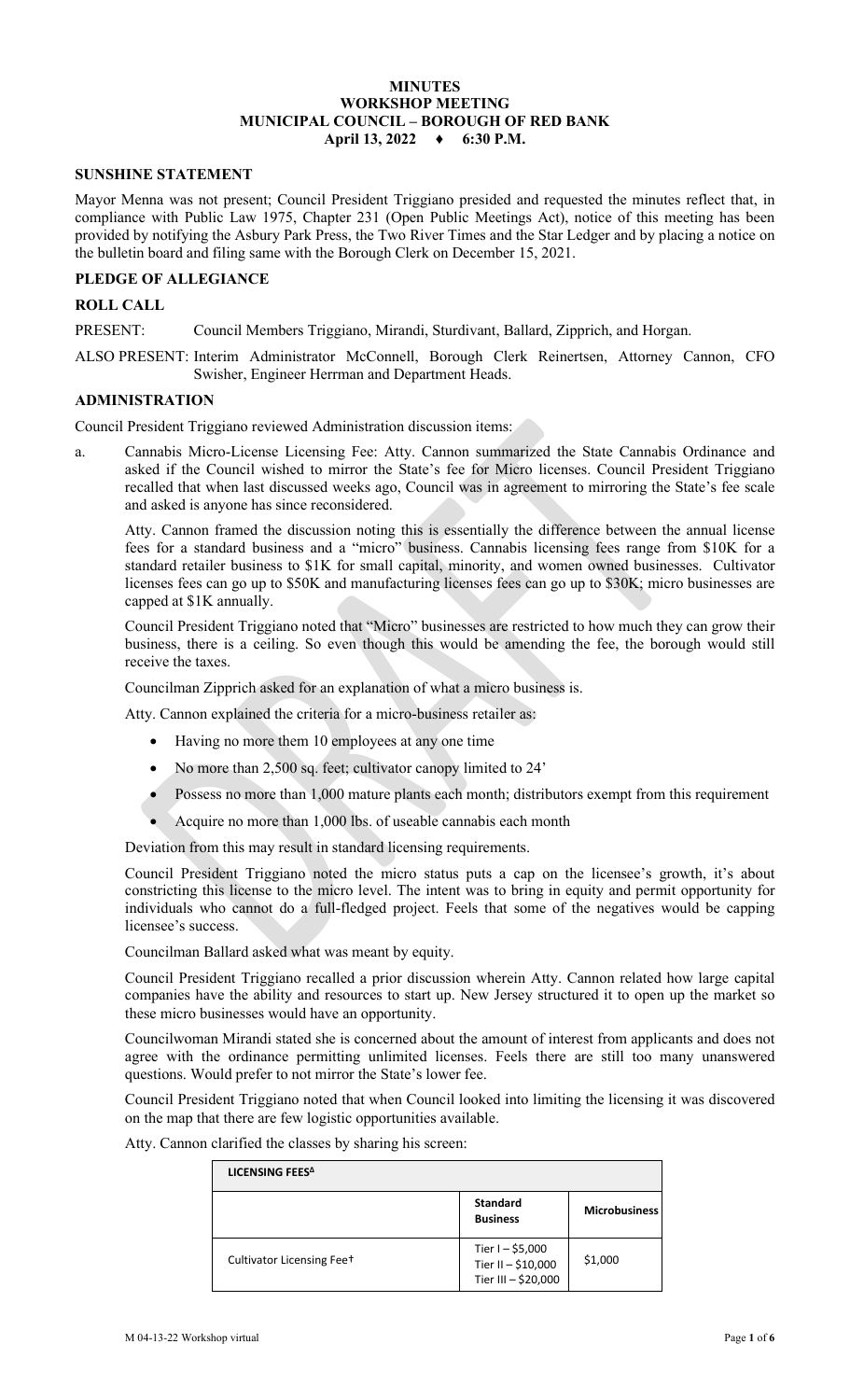|                                         | Tier IV - \$30,000<br>Tier $V - $40,000$<br>Tier VI - \$50,000                 |         |
|-----------------------------------------|--------------------------------------------------------------------------------|---------|
| Manufacturer Licensing Fee‡             | Up to 10,000 sq<br>$ft - $20,000$<br>More than<br>10,000 sq ft $-$<br>\$30,000 | \$1,000 |
| <b>Retailer Licensing Fee</b>           | \$10,000                                                                       | \$1,000 |
| <b>Testing Laboratory Licensing Fee</b> | \$4,000                                                                        |         |

Δ Licensing Fees are due upon application approval and each year thereafter when submitting a renewal application. The licensing fee for the first year of operation is reduced by the amount paid in application submission and approval fees

**Example**: The licensing fee for a Testing Laboratory in the first year would be \$2,000 (\$4,000, less \$400 for application submission fee and \$1,600 for application approval fee). In the second year and every year thereafter, the Testing Laboratory would pay \$4,000 for the licensing fee.

† Cultivator Licensing Fees apply to all cannabis businesses with a Class 1 Cannabis Cultivator License, including microbusinesses and Expanded ATCs:

Tier I = Mature cannabis plant grow canopy area greater than 2,500 sq ft but no more than 10,000 sq ft Tier II = Mature cannabis plant grow canopy area greater than 10,000 sq ft but no more than 25,000 sq ft Tier III = Mature cannabis plant grow canopy area greater than 25,000 sq ft but no more than 50,000 sq ft Tier IV = Mature cannabis plant grow canopy area greater than 50,000 sq ft but no more than 75,000 sq ft Tier V = Mature cannabis plant grow canopy area greater than 75,000 sq ft but no more than 100,000 sq ft Tier VI = Mature cannabis plant grow canopy area greater than 100,000 sq ft but no more than 150,000 sq ft

‡ Refers to the square footage of the entire cannabis business premises, not solely the area in which manufacturing or processing is taking place.

After some discussion, Council determined further investigation was needed and agreed to move on to the next discussion on the agenda.

b. Broadwalk: IA McConnell summarized the current construction projects: Water mail, sewer main, and laterals are wrapping up; concrete work still needs to be completed (curbing, ADA ramps, etc.) looking to wrap up by end of May. The roadway will still need to settle for 90 days before it can be paved in mid-July; subject to weather. Roadway conditions are not optimal on Broad or Spring Street. Street sweeper is scheduled for cleanup. Contractor provided a quote of approximately \$70K to level the roadway in the interim; White Street to Front Street curb to curb; \$185K from one end to the other. This skim coat would be primarily for aesthetics and to help alleviate potential safety issues. Then roadway will be milled and paved after the settling and curing period has passed.

Engineer Herrman noted this is not something that is commonly done but due to the high profile nature and walkability downtown it may be worth the consideration.

Councilman Zipprich inquired if this was budgeted for. IA McConnell stated it was not budgeted for in this project but there may be funds left in capital.

Councilwoman Mirandi asked if this project was necessary. IA McConnell noted it was not required, it would be cosmetic.

Discussion was had on the number of trenches, settlement, abatement of hazards and funding for same.

Council President Triggiano asked what the Broadwalk fees were; IA McConnell responded: \$200 per parking stall with an ABC license and \$160 per parking spot without an ABC license plus a \$100 license fee.

Council President Triggiano stated her support for the Broadwalk and the positive impact it has had on the community and local economy. Would like to continue the Broadwalk and continue improving it.

Councilman Zipprich noted that the simultaneous road projects have led to subsequent parking and traffic concerns and need to be cognizant of the impact on businesses and residents; a balance needs to be found.

Councilman Ballard feels that a comprehensive plan needs to be put together to insure emergency vehicles have access, residents and businesses are not unduly impacted. Many complaints have been received regarding rubbish, refuse and unsafe motorists. Would like to see a plan to address these and other issues.

Councilwoman Sturdivant would like to see a plan equitable for residents, businesses and visitors.

IA McConnell noted that Broadwalk has been improved from the initial year; prior to putting a plan and committee together is the Council in favor of continuing the event? Especially considering the roadway projects.

Council President Triggiano inquired if waiting until the roadway project was complete in mid-July was an option as well. IA McConnell said it was.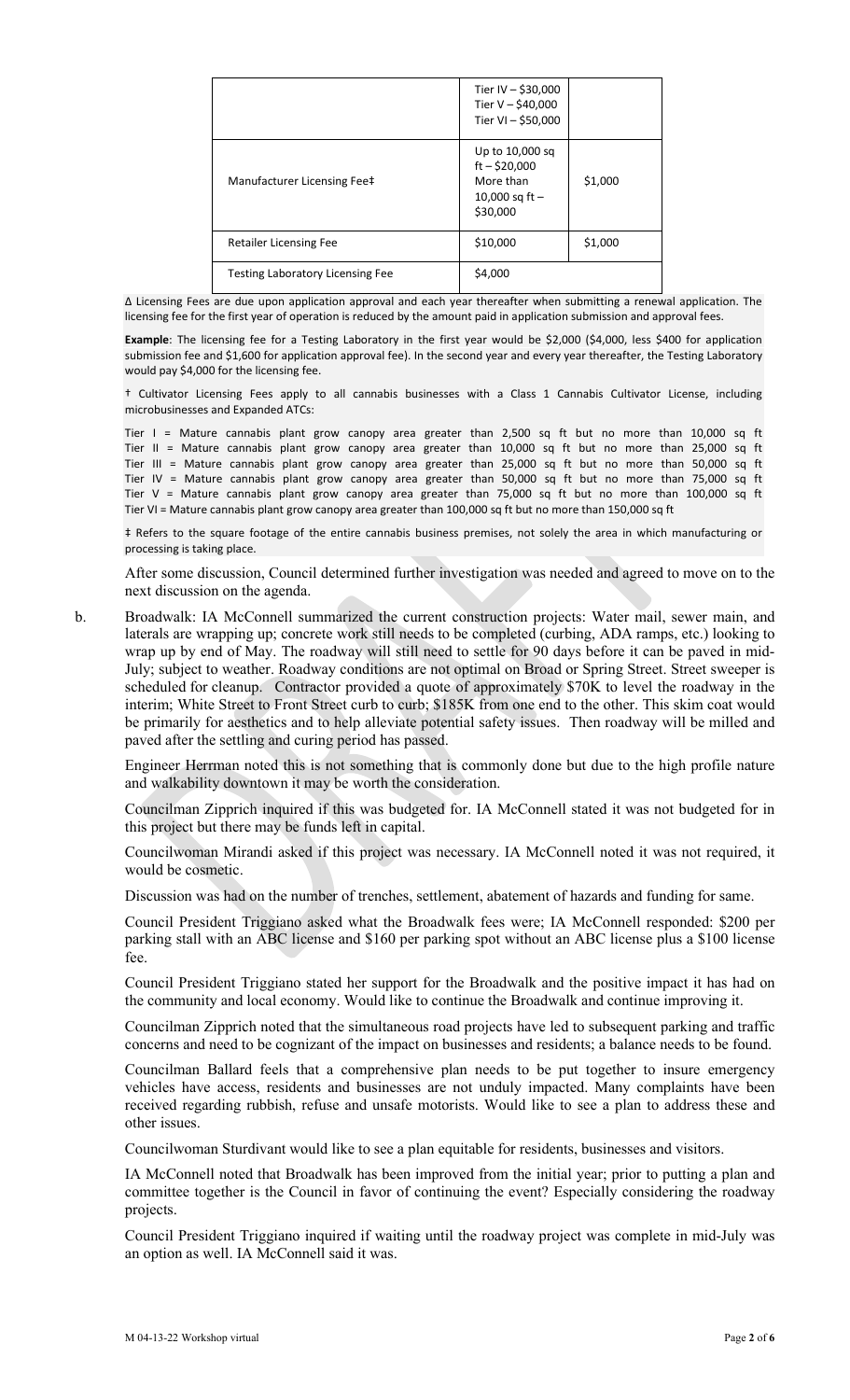Councilwoman Mirandi noted her concern for the emergency vehicle accessibility. That is not something the River Center can address.

Councilwoman Horgan suggested the River Center consider a partnership with the financial center and professional officers near Broadwalk for after hour parking options.

Steve Catania spoke on behalf of the River Center. While not unanimous the majority of the businesses are in favor of continuing the Broadwalk and allowing businesses to expand into the street. Agrees modifications have been made and should continue for the betterment of the project.

Should the Borough approve the program for 2022, the River Center agrees to:

1. Continue and/or replace/repair as necessary the lighting in the Broadwalk area. 2. Encourage Broadwalk and streatery businesses to keep the area clean and continue River Center's clean up and maintenance programs within Broadwalk. 3. Create and implement aesthetic upgrades to the concrete barriers used for the streateries. Paint (possibly murals), applied finishes and greenery are options. 4. While the proposed bollards should enhance the aesthetics of the Broadwalk entrances, we would also like to add planters between the bollards.

Councilman Zipprich referred to lost revenues in parking fees due to Broadwalk and noted the program should be mutually beneficial to the borough and the businesses.

Councilman Ballard thanked the River Center for offering what they can do to make the Broadwalk better however it does not address other consequential issues of Broadwalk. Reiterated a plan needs to be in place to address concerns upfront.

Council President Triggiano suggested opening the floor to the public for discussion on Broadwalk: Councilwoman Horgan moved to open discussion on Broadwalk to the public; Councilman Ballard seconded the motion.

Matthew Taetsch 153 Hudson Ave. – If the skim coating is not approved it will open the borough to lawsuits. Broadwalk has rejuvenated Red Bank. Businesses are coming in due to the additional "peak" time which used to be slow as visitors went to other shore towns. Broadwalk has provided a reason to visit and stay in the summer. If the businesses do not do well they will leave resulting in a loss of revenue for the town. Recognizes there are parking and traffic issues, particularly near Wallace Street. Hopes the council can work together to keep this project going. The skim coating is not a cosmetic issue it is a liability issue.

Laura Jannone – No comment

Memone Crystian 15 Marion St- Thinks Broadwalk is a great idea and should continue. Feels the issues can easily be worked out if everyone can work together. Suggested: a trolley to take people from the parking area to Broadwalk to cut down on the traffic; the businesses need to clean up the rubbish and refuse around their premises; and a mediator or retreat to bring Council together.

Dominic Rizzo (Catch 19) 19 Broad Street – Expressed appreciation to the Council for Broadwalk. The first year was great, 2<sup>nd</sup> year was improved on and expects improvements moving forward to continue. Broadwalk has set Red Bank apart from other shore towns. The outdoor dining has made Red Bank a destination that people want to visit. Feels the businesses have taken responsibility for cleaning up the street.

Stephen Hecht 135 Branch Ave. - Wished to discuss the Cannabis issue. Atty. Cannon, noted that the public session was specific to Broadwalk. Urges the Council to make things happen or prevent things from happening, personally feels this is an event that should happen and discussion should have begun in January.

Cindy Burnham 71 Wallace St. – Will Broadwalk be 7 days a week or just the weekend? IA McConnell noted a decision has yet to be made; the discussion is on concerns. Speaking as a resident on Wallace Street near the parking lot that is being used as a staging area for the paving projects. Broadwalk was great when it happened to allow businesses to stay alive during the pandemic but it is impacting the quality of life in our neighborhood. Cards are speeding down the road. There needs to be some sort of traffic calming. A neighbor moved because of all the traffic. Have the event on the weekend to allow the residents some reprieve. The resident panel didn't include residents that live near Broadwalk. Driveways are being blocked, out of towners are being belligerent. A lot of people living near Broadwalk are not happy.

Jennifer Jamer 102 Harding Rd, - Impressed with Broadwalk, thanked the Council for the event. Event keeps the community alive and resilient. Allows families to continue to socialize outdoors where they may feel more comfortable and be independent. This is bigger than just the restaurant patronage.

Louis Andianos (Neapoli Italian Kitchen) 10 Wallace St. - Thank you the Council. Appreciates here how the majority of the comments are positive. While not on the Broadwalk, his business has benefitted from the traffic. Normally, summer would be a slow time. Understands the concern for lost parking revenue but with the loss of traffic there would not be any revenue. Would argue that with Broadwalk there is more parking revenue. Very much in favor of the event. Is out there every day cleaning up the area. It's not just about paying our bills but making Red Bank thrive. We don't want to go back to the days when we were referred to as Dead Bank. Broadwalk is one of the best things to come out of the pandemic.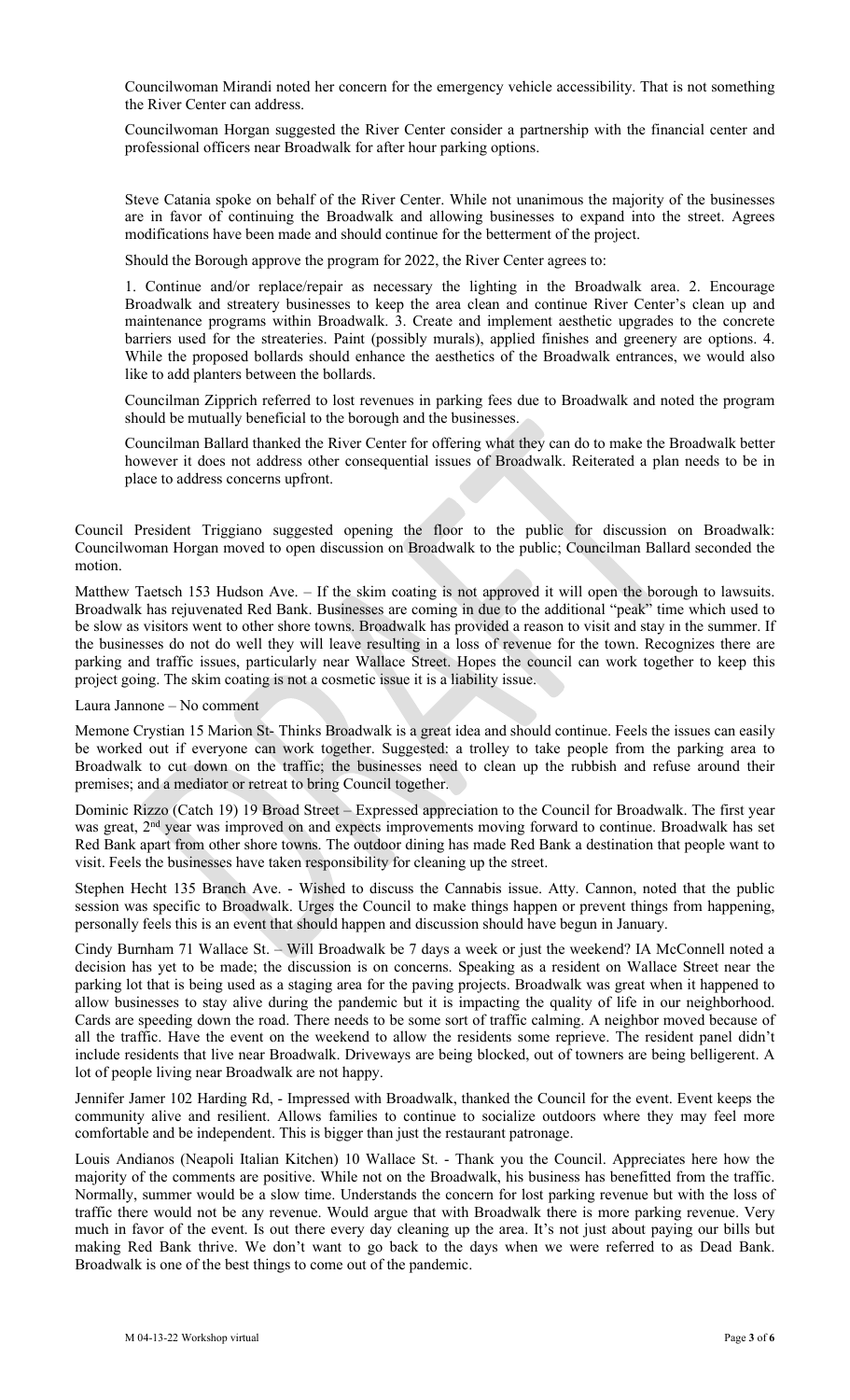Louis Maschi (Patrizia's) 28 Broad St. – Been in the restaurant business for over 30 years, 9 years in Red Bank. Commends everyone in local government for taking the action they did to establish Broadwalk. By opening up Broadwalk, we were no longer competing with other towns for diners. It helped the local business and community survive. Without Broadwalk, businesses will suffer and leave, this thing is not over. Work on a plan to overcome the concerns, we can all work together to make this work. This is a walking town everyone benefits from this event.

Nicole Caivano 11 & 13 Broad St. – Business owner since 1942. When Broadwalk first begun it was a quaint weekend only thing for the summer. The next year it was extended to the full week and for additional months. This eliminated direct store front access and has negatively impacted my business and other businesses are suffering. Worse yet is during the week the street is empty resulting in loss of shopping business. Limited access has caused reckless driving. Premises were vandalized, store front architectural window was broken. Would like to see a compromise that keeps the store fronts open and businesses successful.

Nancy Blackwood 34 Chestnut St. – In favor of Broadwalk, makes Red Bank a destination town and encourages people to walk and socialize. Agrees that improvements can be made and solutions found. Feels that the traffic lights at Broad/Front and should be a four way stop so people can cross safely. Likes the comment about a trolley, great idea. More traffic enforcement is also a great idea. Likes the activities like the parks and recreation events and exercise events that were planned. Also thinks there should be more bicycle parking available.

John Arcara (Red Tank Brewing) 250 Harding Rd. – Business owner and resident. Thank everyone for Broadwalk. In regards to the comments about emergency vehicles we always keep the 18' clearance. Agrees with the skim coat. Feels Broadwalk is creating more parking revenue due to the visitors. Would love to keep it going and will do what it takes to keep it going. This year will be even better. Feels that it needs to continue at 7 days a week.

Boris Kaufman 128 Riverside Ave. – In a 100% favor of Broadwalk. We can't go backwards after all the success

Sarah Campbell 155 River St. – Encouraging Council to work together to make this happen. Red Bank has always had traffic issues. Proper planning and enforcement can solve most of the issues. If businesses do not clean up there should be consequences. Should be 7 days a week, not a temporary thing; it should be expanded. COVID is still a thing and some people would not go out without an outdoor option.

Nicole Taetsch 153 Hudson Ave. – Live close to Broadwalk so we experience overflow traffic and parking but don't find it a problem. The businesses are part of the community and shouldn't be pit against residents or visitors. Love living in a walkable community, Broadwalk is an example of what we can do better in other parts of town. As an avid runner, trash has always been an issue, it's not solely due to Broadwalk. The parking and traffic, a sign that the community is thriving, can be resolved with a good plan. Thank you again.

Jared Yuro – 1 Bridge Ave. – Broadwalk is a great idea taking into account the concerns we can make it even better. Great concept should be done this summer and every summer to come.

Steven Koumoulis 22 Elm Pl. – Broadwalk allows us the ability to communicate with so many people and create a community and see how many wonderful things Red Bank has to offer. The traffic and garbage is going to happen but still would like to encourage the continuation.

Taylor Kelly (Centrata) 10 W Front St. – We choose this location because of Broadwalk. Haven't seen Red Bank light up like this on over 30 years. We can finally compete with the shore towns. We need to come together as a community to find solutions so everyone can benefit.

Michael Nicosia (Relic Music Shop) 13 Monmouth St. – Personally Broadwalk will hurt my business rather than help; we are a destination business more than a foot traffic business. We had a handshake agreement to move into a building on Broad St, but had to walk away because of Broadwalk. We couldn't load heavy guitars and amplifiers with no way to pull up to the shop. However it has benefited the restaurants and my customers have enjoyed Broadwalk. Regarding the comment about 2/3 of the businesses being in favor; can you tell me of the businesses polled, how many were restaurants vs. retail? And for or against? Council President Triggiano noted she would have to get back to him with that answer or connect him with the River Center for an answer.

There being no further questions or comments; Councilman Zipprich moved to close the public portion on this issue; Councilwoman Horgan seconded the motion; all in favor. 8:29PM

Council President Triggiano inquired of the Atty. if a poll could be taken to make a determination, as it relates to Broadwalk, on the skim coating from the general capital fund? Or if the Council would prefer to wait until the completion of the project in mid-July?

Councilman Ballard asked if the skim coating would then be required for the other construction projects, like Spring St. Councilman Zipprich further inquired about the east side parking lot construction lot as well since most of Broad St will be closed. Other locations under construction were discussed, the primary concern being a well thought out mutually beneficial plan.

Council President asked IA McConnell what he would need from the Council to proceed.

Councilwoman Mirandi appreciated all the comments from the public and found them very informational. Feels a plan to address the concerns needs to determined.

Discussion was had on funding for Broadwalk so the burden does not rest on the taxpayers.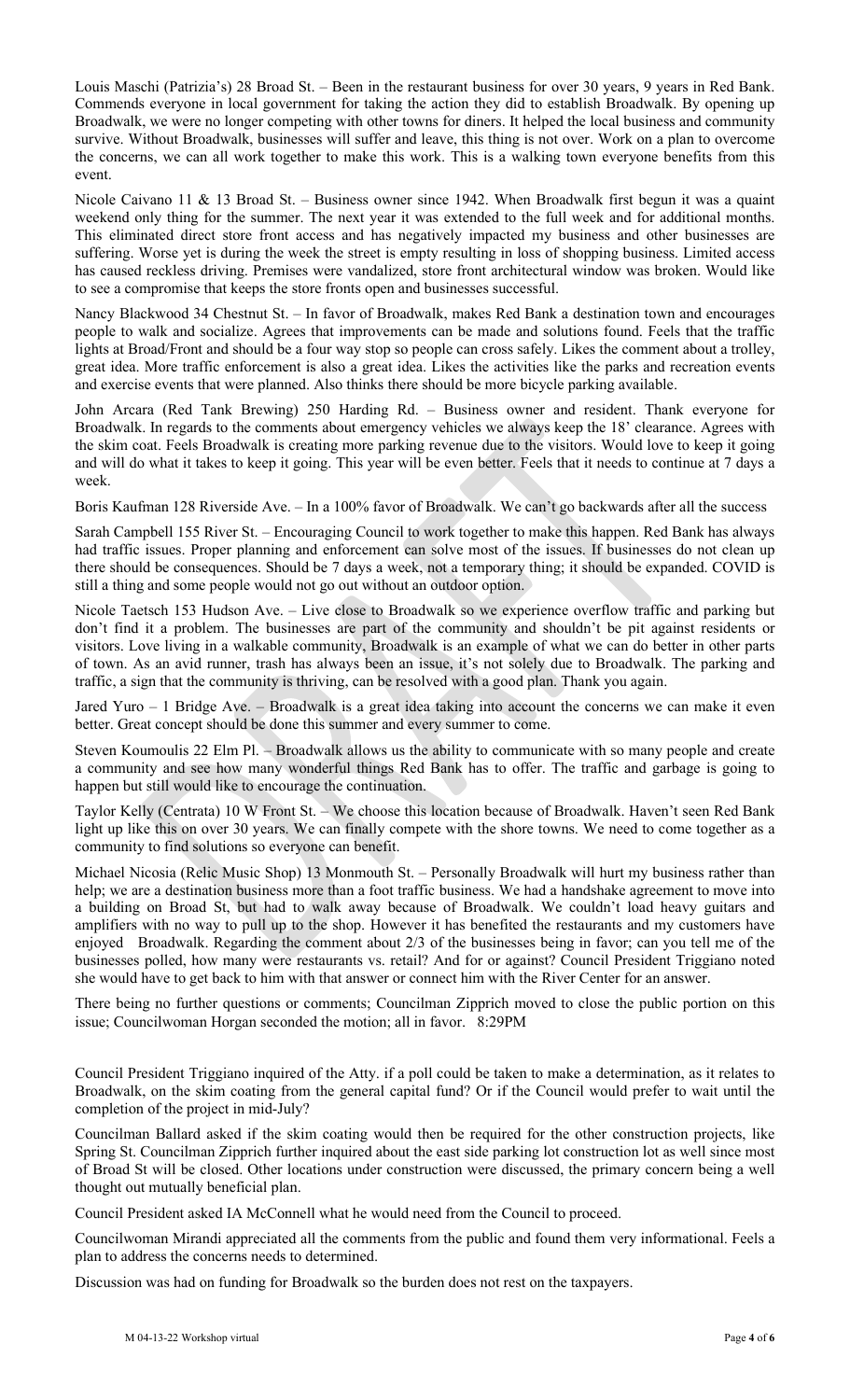Council President Triggiano reiterated she is asking if the Council is open to exploring funding the skim coat option through the general capital fund or commit to a mid-July start date for Broadwalk.

CFO Swisher noted skim coting would not qualify for capital funding but can verify with the bond counsel.

Councilwoman Sturdivant expressed her concern for a full repair of Broad for safety. And asked if Broadwalk is still a go?

Councilwoman Mirandi asked what the rush was for the skim coat.

IA McConnell noted he is looking for a determination if Broadwalk is going to continue this year and if so, will that be in May or when the roadway project is completed in middle to late July. There is a lot of coordinating to mobilize to coat the road and determine the funding. Whatever the decision is then the plan can be formulated but do not want to have the professionals making a plan for something that isn't going to happen.

Councilwoman Horgan feels Broadwalk should move forward but agrees with Councilwoman Sturdivant that it should wait until the roadway project is completed.

Councilman Zipprich recommended returning this topic back to the Public Works Committee, next Wednesday, to discuss with the project's engineer about possibilities and report back to the Council.

Councilwoman Horgan is concerned about continued delays impeding this project.

There was discussion on various concerns regarding the Broadwalk, such as the Specials that would need to be hired, traffic, garbage, etc. There are constraints on what can be resolved.

The determination was for Broadwalk to commence upon completion of the roadway project in July, Councilman Zipprich and Public Works Committee will confer with the engineer for project details.

Council President Triggiano reviewed the reports that had been submitted by Department Heads who were not in attendance and asked if there were any questions on the reports.

#### Report: Grants – March 2022

Councilwoman Mirandi asked who works with the grant writer. IA McConnell stated it was based on the type of grant and project; most of the time it is the IA and Public Utilities Director. He further summarized the report and the grants listed in the report that were investigated; whether applied or not and why. The consultant Millennium Strategies is paid a fee.

Report: Animal Report – March 2022

Report: Tax Assessor – March 2022

Report: Tax Collector – March 2022

Report: Planning & Zoning – March 2022

Report: Parks & Recreation – March 2022

Report: Fire Marshal/Code – March 2022

There were no questions.

## **ENGINEERING**

Council President Triggiano acknowledged receipt of the Engineer's report for March 2022.

Engineer Herrman reported on the following:

- White Street parking lot residual easement restoration for access meeting with property owners in next week or two
- Water Quality Accountability Act, New Annual State reporting deadline is next week; spoke with Tom Branch for an extension for the submittal of this new State reporting requirement
- Monmouth Street residual drainage issue on block borough hall sits on, across from County Basie, collaborative effort for drainage 120, 121 Monmouth. Investigating cost sharing opportunities; will be meeting with owners of record that have already applied for projects.

Councilman Ballard had questions on the Engineer report from CME.

Inquired about the status if the Marine Park Project. IA McConnell noted that he and Cliff met with the Engineer today. State is reviewing submitted permits for impervious surface product proposed expect to have a response in thirty days. Will get back to Councilman with expenditures to date. Project will not replace space for space from prior parking. The plan was to move the parking away from the waterfront and create more green space. This is phase 1, phase 2 is to move forward with the green space. Financial plan needs to be put in place for phase 2.

There was discussion on the timeliness of the change order resolution. It was noted that the change order was due to incurred costs for unanticipated issues that resulted in a public safety issue as well as resident losing water service. These issues had to be addressed while the road was opened. Ground penetrating radar could be utilized prior to commencing a project like this to try to identify potential unmapped issues but that is not cost effective.